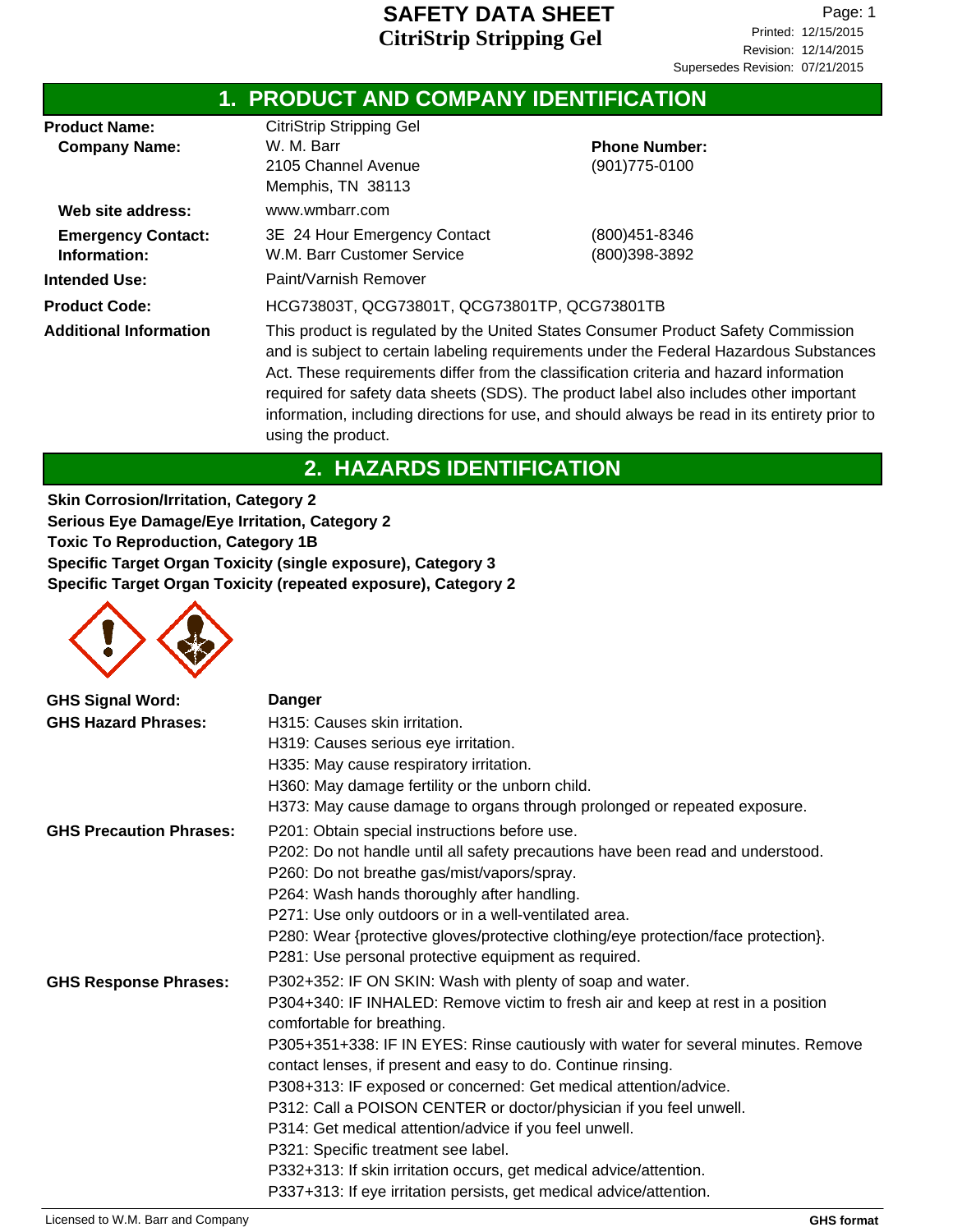**GHS Storage and Disposal Phrases:**

P362: Take off contaminated clothing and wash before re-use. P403+233: Store container tightly closed in well-ventilated place.

P405: Store locked up.

P501: Dispose of contents/container according to local, state and federal regulations.



**Potential Health Effects (Acute and Chronic):**

**OSHA Regulatory Status:** This material is classified as hazardous under OSHA regulations.

#### ACUTE EYE CONTACT:

May cause eye irritation with discomfort, tearing, or blurring of vision and corneal clouding. May cause burns of the eye.

#### ACUTE SKIN CONTACT:

May cause mild skin irritation with redness, discomfort, burning, or rash. Prolonged or repeated skin contact may cause dermatitis and drying of the skin.

#### ACUTE INHALATION:

May cause irritation of the upper respiratory passages, with coughing, headache, and discomfort.

#### ACUTE INGESTION:

May cause gastric disturbances. May cause nausea and vomiting. May damage mucous membranes.

CHRONIC EFFECTS: This product contains a material (N-Methylpyrrolidone) that may adversely effect the developing fetus based on animal data.

TARGET ORGANS: Eyes, skin, respiratory tract, digestive system.

ROUTES OF ENTRY: Eye and skin contact, ingestion, and inhalation.

**Medical Conditions Generally** Pre-existing eye disease and pre-existing skin conditions. **Aggravated By Exposure:**

### **3. COMPOSITION/INFORMATION ON INGREDIENTS**

| CAS#      | <b>Hazardous Components (Chemical Name)</b>                                          | <b>Concentration</b> |
|-----------|--------------------------------------------------------------------------------------|----------------------|
| 872-50-4  | N-Methyl-2-pyrrolidone {2-Pyrrolidinone,<br>1-Methyl-; 1-Methylazacyclopentan-2-one} | $30.0 - 60.0 %$      |
| 1119-40-0 | Dimethyl glutarate                                                                   | $10.0 - 30.0 %$      |
| 627-93-0  | Dimethyl adipate                                                                     | $10.0 - 20.0 %$      |

**Additional Chemical** Specific percentage of composition is being withheld as a trade secret. **Information**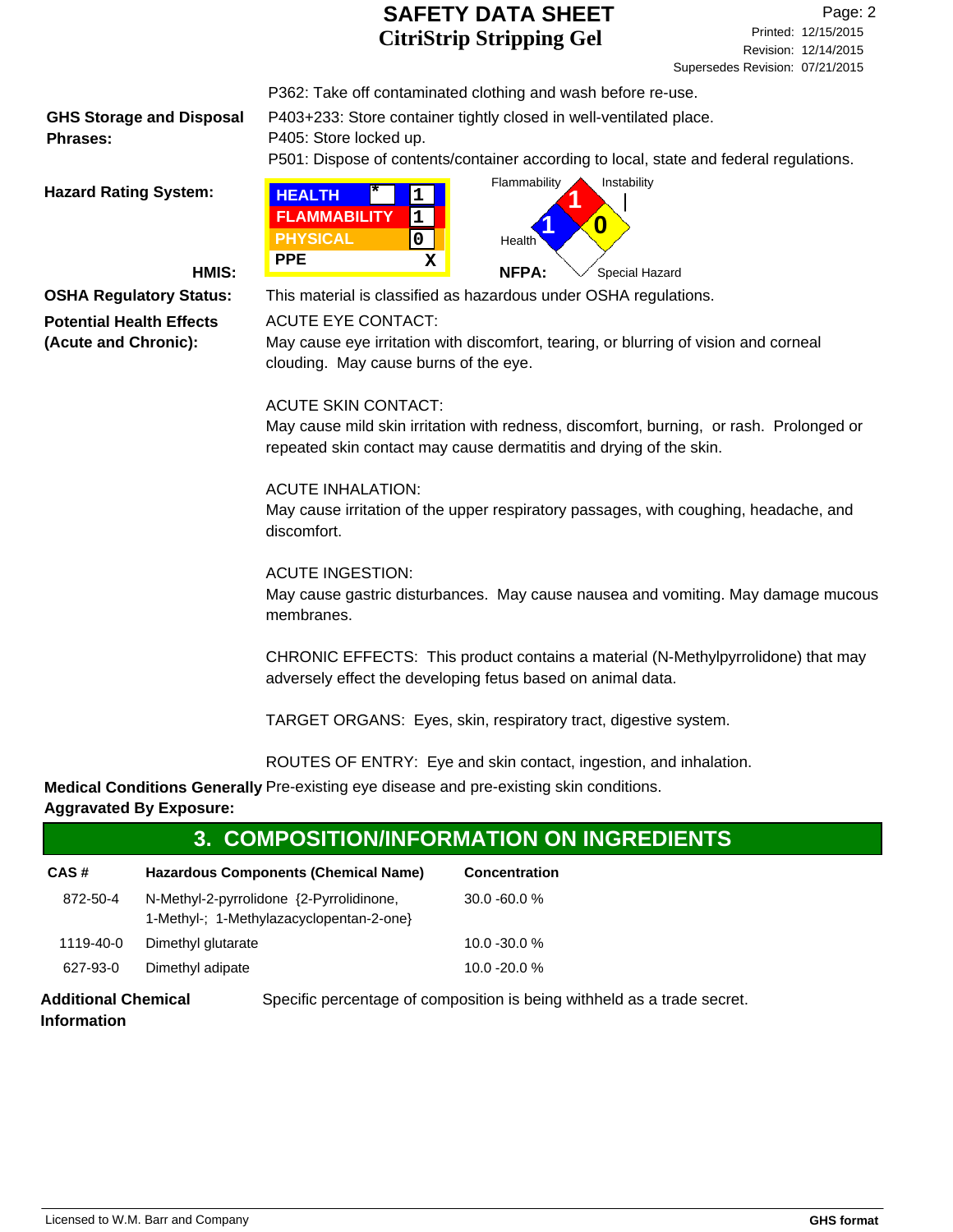|                                                                                | <b>4. FIRST AID MEASURES</b>                                                                                                                                                                                                                                                                                                                                                                                                                                                                                                                                                                                               |
|--------------------------------------------------------------------------------|----------------------------------------------------------------------------------------------------------------------------------------------------------------------------------------------------------------------------------------------------------------------------------------------------------------------------------------------------------------------------------------------------------------------------------------------------------------------------------------------------------------------------------------------------------------------------------------------------------------------------|
| <b>Emergency and First Aid</b><br><b>Procedures:</b>                           | <b>INHALATION:</b><br>If user experiences breathing difficulty, move to air free of vapors. Administer oxygen or<br>artificial respiration until medical assistance can be rendered.                                                                                                                                                                                                                                                                                                                                                                                                                                       |
|                                                                                | <b>SKIN CONTACT:</b><br>Wash with soap and large quantities of water and seek medical attention if irritation from<br>contact persists.                                                                                                                                                                                                                                                                                                                                                                                                                                                                                    |
|                                                                                | <b>EYE CONTACT:</b><br>Immediately flush with water for at least 15 minutes. Get medical attention immediately.                                                                                                                                                                                                                                                                                                                                                                                                                                                                                                            |
|                                                                                | <b>INGESTION:</b><br>Do not induce vomiting, unless directed to by medical personnel. Call your poison control<br>center, hospital, emergency room, or physician immediately for instructions. Do not give<br>anything by mouth to an unconscious person.<br>See Potential Health Effects.                                                                                                                                                                                                                                                                                                                                 |
| <b>Signs and Symptoms Of</b><br><b>Exposure:</b>                               |                                                                                                                                                                                                                                                                                                                                                                                                                                                                                                                                                                                                                            |
| <b>Note to Physician:</b>                                                      | Treatment of overexposure should be directed at the control of symptoms and the clinical<br>condition of the patient.                                                                                                                                                                                                                                                                                                                                                                                                                                                                                                      |
|                                                                                | <b>5. FIRE FIGHTING MEASURES</b>                                                                                                                                                                                                                                                                                                                                                                                                                                                                                                                                                                                           |
| <b>Flash Pt:</b>                                                               | > 200.00 F Method Used: Setaflash Closed Cup (Rapid Setaflash)                                                                                                                                                                                                                                                                                                                                                                                                                                                                                                                                                             |
| <b>Explosive Limits:</b>                                                       | LEL: No data.<br>UEL: No data.                                                                                                                                                                                                                                                                                                                                                                                                                                                                                                                                                                                             |
| <b>Autoignition Pt:</b>                                                        | No data.                                                                                                                                                                                                                                                                                                                                                                                                                                                                                                                                                                                                                   |
|                                                                                | Suitable Extinguishing Media: Use carbon dioxide, dry powder, water spray, or foam.                                                                                                                                                                                                                                                                                                                                                                                                                                                                                                                                        |
| <b>Unsuitable Extinguishing</b><br>Media:                                      | None known.                                                                                                                                                                                                                                                                                                                                                                                                                                                                                                                                                                                                                |
| <b>Fire Fighting Instructions:</b>                                             | As in any fire, wear self-contained breathing apparatus pressure-demand, MSHA/NIOSH<br>approved or equivalent) and full protective gear.                                                                                                                                                                                                                                                                                                                                                                                                                                                                                   |
|                                                                                | Containers can build up pressure if exposed to heat (fire). Storage containers exposed to<br>fire should be kept cool with water spray to prevent pressure build-up. Stay away from<br>heads of containers that have been exposed to intense heat or flame.                                                                                                                                                                                                                                                                                                                                                                |
| <b>Flammable Properties and</b><br>Hazards:                                    | Not Applicable.                                                                                                                                                                                                                                                                                                                                                                                                                                                                                                                                                                                                            |
|                                                                                | <b>6. ACCIDENTAL RELEASE MEASURES</b>                                                                                                                                                                                                                                                                                                                                                                                                                                                                                                                                                                                      |
| <b>Steps To Be Taken In Case</b><br><b>Material Is Released Or</b><br>Spilled: | Isolate the immediate area. Prevent unauthorized entry. Eliminate all sources of ignition<br>in area and downwind of the spill area. Stay upwind, out of low areas, and ventilate<br>closed spaces before entering. All equipment used when handling this product must be<br>grounded or non-sparking. Do not touch or walk through spilled material. Stop leak if<br>you can do so without risk. Prevent entry into waterways, sewers, or confined areas.<br>Absorb or cover with dry earth, sand, or other non-combustible material and transfer to<br>compatible containers. For large spills, dike ahead of the spill. |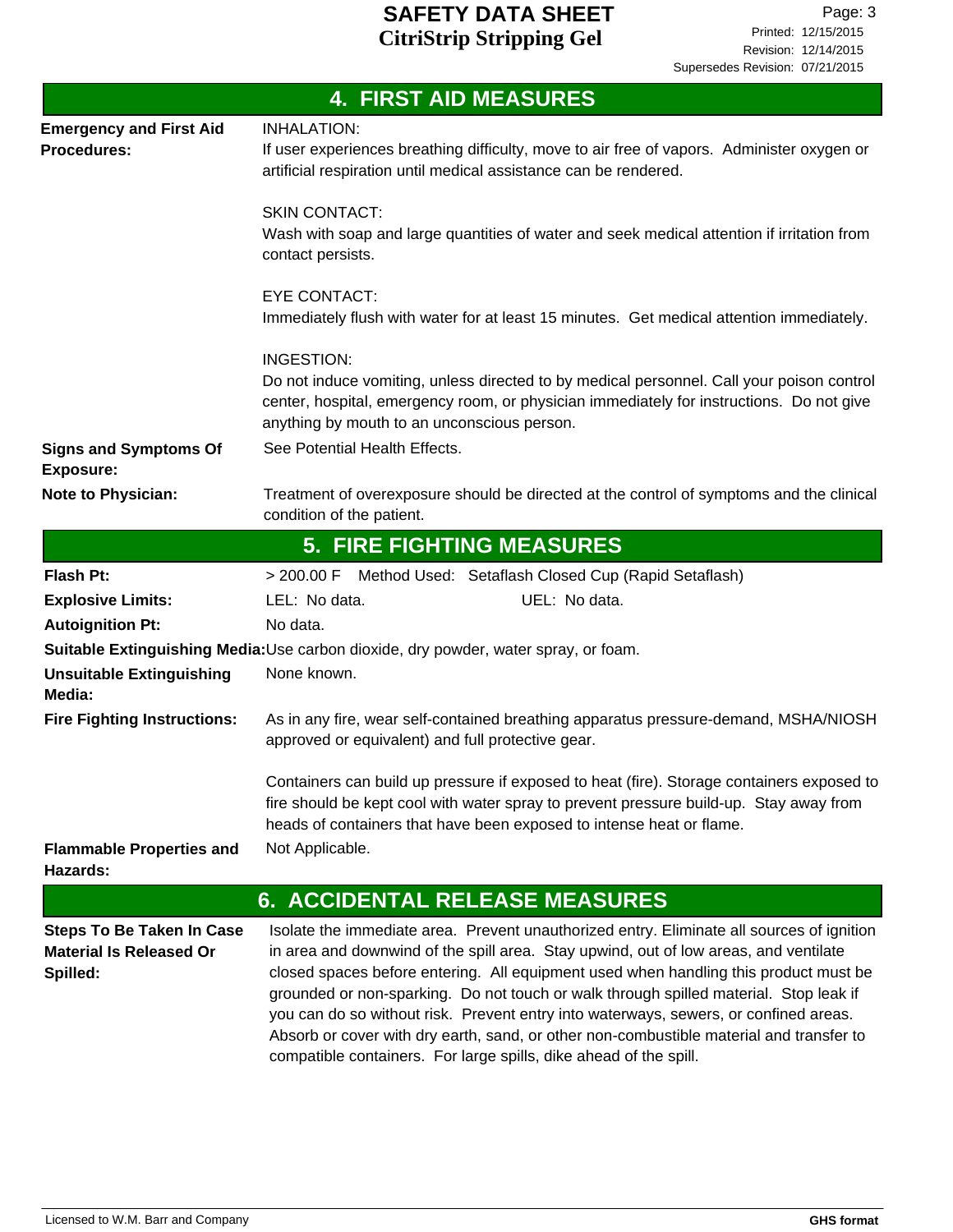### **7. HANDLING AND STORAGE**

**Precautions To Be Taken in Handling:**

Avoid contact with skin and eyes. Keep away from heat, sparks and flame. Read carefully all cautions and directions on product label before use. Since empty container retains residue, follow all label warnings even after container is empty. Dispose of empty container according to all regulations. Do not reuse this container.

**Precautions To Be Taken in Storing:**

Store in a cool place in original container and protect from sunlight. Do not store near flames or at elevated temperatures.

### **8. EXPOSURE CONTROLS/PERSONAL PROTECTION**

| CAS#                                               | <b>Partial Chemical Name</b>                                                            |                                                                                                                                                   | <b>OSHA TWA</b>                                                                                                                                                                                                                                                                                                                                                                                                                                                                                                                   | <b>ACGIH TWA</b> | <b>Other Limits</b> |  |
|----------------------------------------------------|-----------------------------------------------------------------------------------------|---------------------------------------------------------------------------------------------------------------------------------------------------|-----------------------------------------------------------------------------------------------------------------------------------------------------------------------------------------------------------------------------------------------------------------------------------------------------------------------------------------------------------------------------------------------------------------------------------------------------------------------------------------------------------------------------------|------------------|---------------------|--|
| 872-50-4                                           | N-Methyl-2-pyrrolidone<br>{2-Pyrrolidinone, 1-Methyl-;<br>1-Methylazacyclopentan-2-one} |                                                                                                                                                   | No data.                                                                                                                                                                                                                                                                                                                                                                                                                                                                                                                          | No data.         | No data.            |  |
| 1119-40-0                                          | Dimethyl glutarate                                                                      |                                                                                                                                                   | No data.                                                                                                                                                                                                                                                                                                                                                                                                                                                                                                                          | No data.         | No data.            |  |
| 627-93-0                                           | Dimethyl adipate                                                                        |                                                                                                                                                   | No data.                                                                                                                                                                                                                                                                                                                                                                                                                                                                                                                          | No data.         | No data.            |  |
| <b>Respiratory Equipment</b><br>(Specify Type):    |                                                                                         |                                                                                                                                                   | When used by the consumer following directions for use and with adequate ventilation,<br>respiratory protection should not be needed.                                                                                                                                                                                                                                                                                                                                                                                             |                  |                     |  |
|                                                    |                                                                                         |                                                                                                                                                   | A NIOSH/MSHA approved air purifying respirator with an organic vapor cartridge or<br>canister may be permissible under certain circumstances where airborne concentrations<br>are expected to exceed exposure limits. Protection provided by air purifying respirators<br>is limited. Use a positive pressure air supplied respirator if there is any potential for an<br>uncontrolled release, exposure levels are not known, or any other circumstances where<br>air purifying respirators may not provide adequate protection. |                  |                     |  |
| <b>Eye Protection:</b>                             |                                                                                         | Safety glasses should be worn during normal handling of this material.                                                                            |                                                                                                                                                                                                                                                                                                                                                                                                                                                                                                                                   |                  |                     |  |
|                                                    |                                                                                         | should be worn to prevent eye contact.                                                                                                            | Where contact with the eyes or face is likely, a faceshield or chemical splash goggles                                                                                                                                                                                                                                                                                                                                                                                                                                            |                  |                     |  |
| <b>Protective Gloves:</b>                          |                                                                                         |                                                                                                                                                   | Wear gloves resistant to the chemical ingredients, such as nitrile rubber, neoprene, etc.<br>Refer to the glove manufacturer's recommendations for permeability.                                                                                                                                                                                                                                                                                                                                                                  |                  |                     |  |
| <b>Other Protective Clothing:</b>                  |                                                                                         | Various application methods can dictate use of additional protective safety equipment,<br>such as impermeable aprons, etc., to minimize exposure. |                                                                                                                                                                                                                                                                                                                                                                                                                                                                                                                                   |                  |                     |  |
| <b>Engineering Controls</b><br>(Ventilation etc.): |                                                                                         | Use process enclosures, local exhaust ventilation, or other engineering controls to<br>control airborne levels below recommended exposure limits. |                                                                                                                                                                                                                                                                                                                                                                                                                                                                                                                                   |                  |                     |  |
|                                                    |                                                                                         |                                                                                                                                                   | Use with adequate ventilation to prevent buildup of vapors. Do not use in areas where<br>vapors can accumulate and concentrate, such as basements, bathrooms or small<br>enclosed areas. If using indoors open all windows and doors and maintain a cross<br>ventilation of moving fresh air across the work area. If strong odor is noticed or you<br>experience slight dizziness, headache, nausea or eye-watering -- STOP -- ventilation is<br>inadequate. Leave area immediately and move to fresh air.                       |                  |                     |  |
| <b>Practices:</b>                                  | Work/Hygienic/Maintenance                                                               | cannot be decontaminated.                                                                                                                         | Wash hands thoroughly after use and before eating, drinking, or smoking. Do not eat,<br>drink, or smoke in the work area. Discard any clothing or other protective equipment that                                                                                                                                                                                                                                                                                                                                                 |                  |                     |  |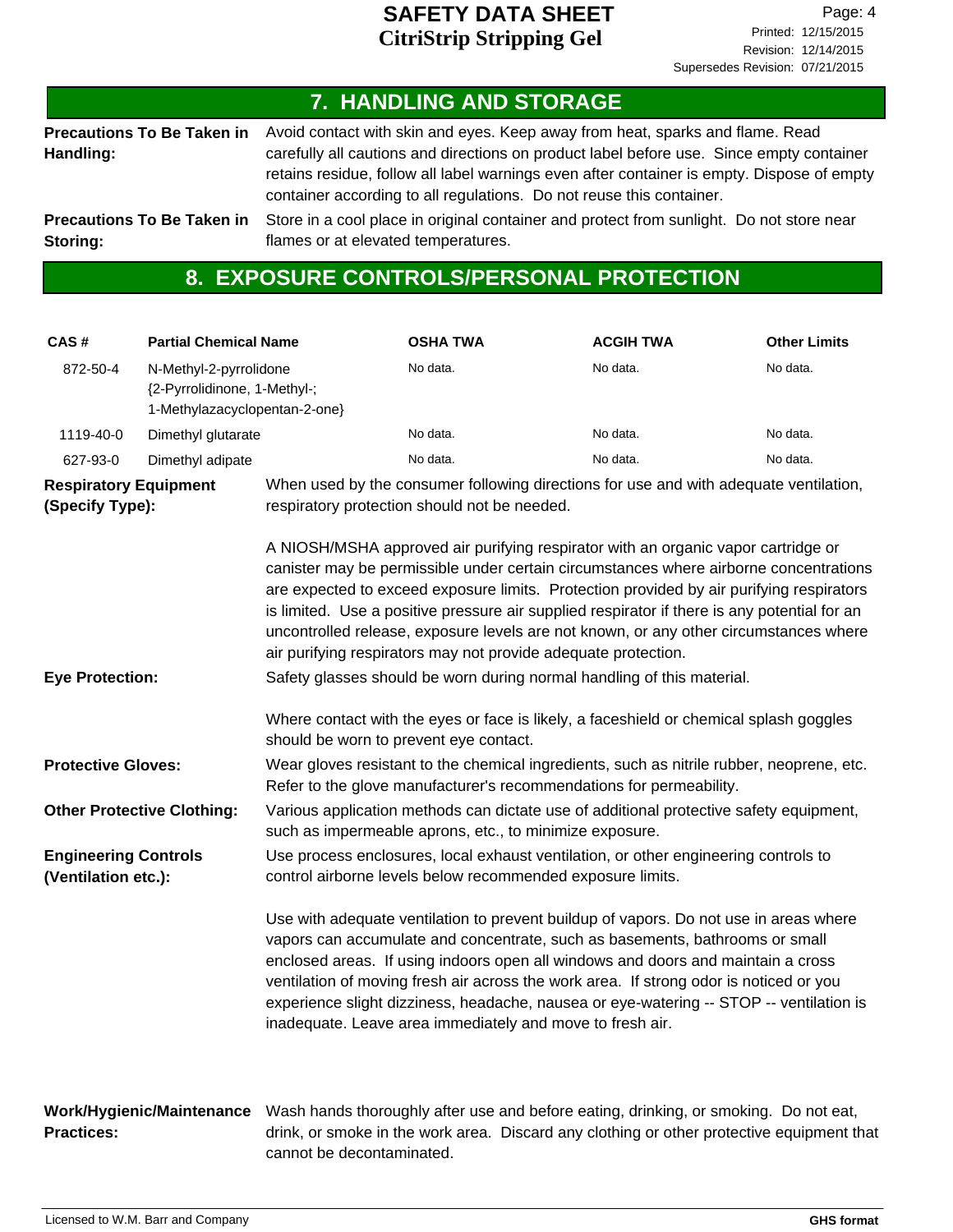A source of clean water should be available in the work area for flushing of eyes and skin.

|                                                             | 9. PHYSICAL AND CHEMICAL PROPERTIES                                                                    |
|-------------------------------------------------------------|--------------------------------------------------------------------------------------------------------|
| <b>Physical States:</b>                                     | $\lceil$   Gas<br>[X] Liquid<br>[ ] Solid                                                              |
| <b>Appearance and Odor:</b>                                 | Orange, translucent, viscous                                                                           |
| <b>Melting Point:</b>                                       | No data.                                                                                               |
| <b>Boiling Point:</b>                                       | > 200.00 C                                                                                             |
| <b>Autoignition Pt:</b>                                     | No data.                                                                                               |
| Flash Pt:                                                   | > 200.00 F Method Used: Setaflash Closed Cup (Rapid Setaflash)                                         |
| <b>Explosive Limits:</b>                                    | LEL: No data.<br>UEL: No data.                                                                         |
| Specific Gravity (Water = 1):                               | 1.15                                                                                                   |
| Density:                                                    | 9.6 LB/GL                                                                                              |
| Vapor Pressure (vs. Air or                                  | 0.23 MM HG at 20.0 C                                                                                   |
| $mm Hg$ :                                                   |                                                                                                        |
| Vapor Density (vs. $Air = 1$ ):                             | >1                                                                                                     |
| <b>Evaporation Rate:</b>                                    | < 1                                                                                                    |
| <b>Solubility in Water:</b>                                 | Slight                                                                                                 |
| <b>Viscosity:</b>                                           | <= 12000 CPS                                                                                           |
| <b>Percent Volatile:</b>                                    | 64.5 % by weight.                                                                                      |
| VOC / Volume:                                               | 40.0000 % WT                                                                                           |
|                                                             | <b>10. STABILITY AND REACTIVITY</b>                                                                    |
| Stability:                                                  | Unstable $\lceil \quad \rceil$<br>Stable $[X]$                                                         |
| <b>Conditions To Avoid -</b><br>Instability:                | No data available.                                                                                     |
| Avoid:                                                      | <b>Incompatibility - Materials To Strong oxidizers, acids, alkalies</b>                                |
| <b>Byproducts:</b>                                          | Hazardous Decomposition or Carbon monoxide, carbon dioxide, nitrogen oxides, oxides of citrus terpenes |
| <b>Possibility of Hazardous</b><br><b>Reactions:</b>        | Will not occur [X]<br>Will occur [ ]                                                                   |
| <b>Conditions To Avoid -</b><br><b>Hazardous Reactions:</b> | No data available.                                                                                     |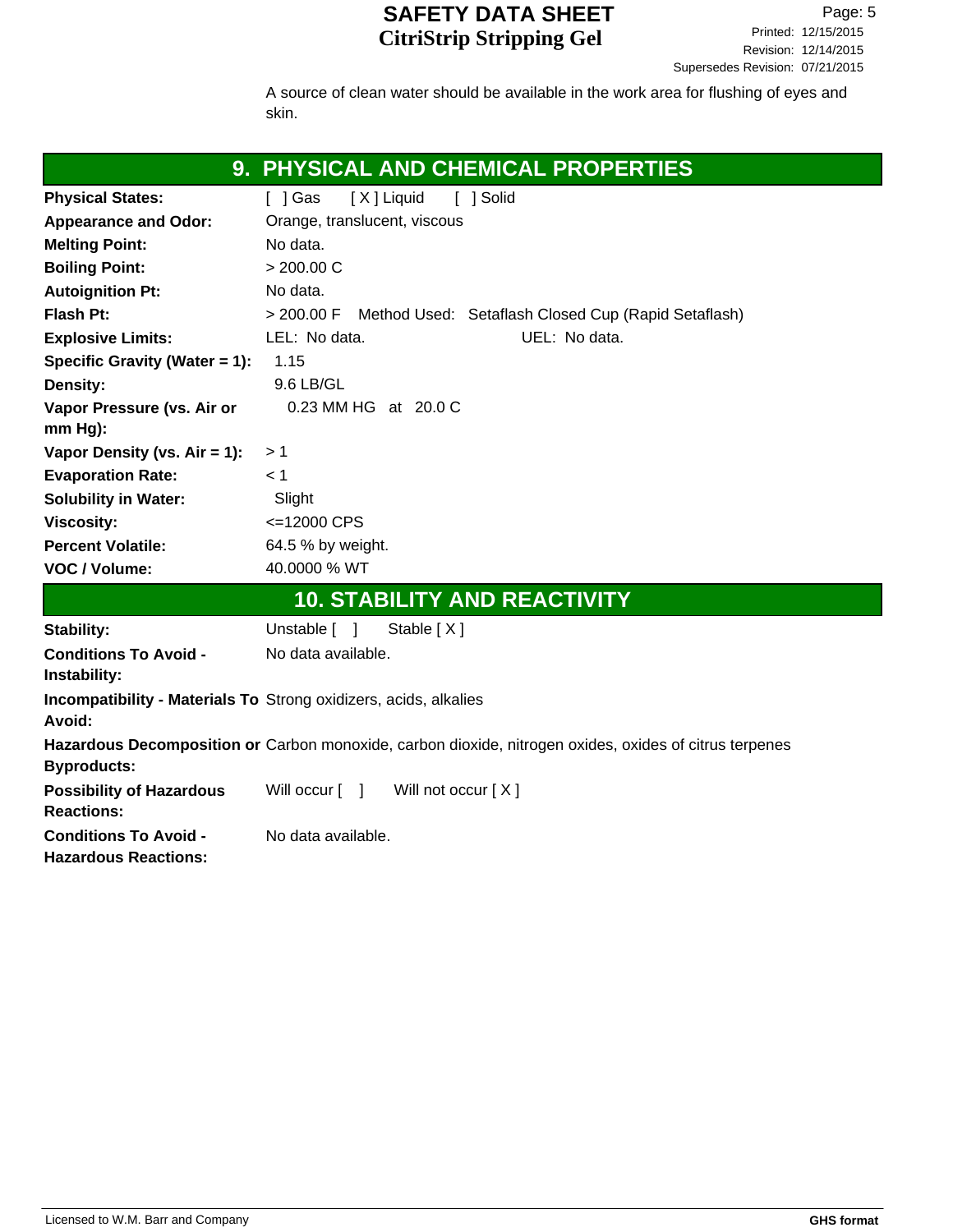**11. TOXICOLOGICAL INFORMATION**

|                                   |                                                                                                                                                                                                                                                                                                                                                       | 11. TOXICOLOGICAL INFORMATION                                                                                                                                                                                                                                                                                                                                                                        |            |             |              |             |
|-----------------------------------|-------------------------------------------------------------------------------------------------------------------------------------------------------------------------------------------------------------------------------------------------------------------------------------------------------------------------------------------------------|------------------------------------------------------------------------------------------------------------------------------------------------------------------------------------------------------------------------------------------------------------------------------------------------------------------------------------------------------------------------------------------------------|------------|-------------|--------------|-------------|
| <b>Toxicological Information:</b> |                                                                                                                                                                                                                                                                                                                                                       | Product not tested as a whole. Refer to section 2 for acute and chronic effects.<br>CAS# 872-50-4:<br>Reproductive Effects:, TDLo, Inhalation, Rat, 116.0 PPM, 6 H, multigenerations.<br>Result:<br>Effects on Embryo or Fetus: Fetotoxicity (except death, e.g., stunted fetus).<br>- Drug and Chemical Toxicology., Marcel Dekker, 270 Madison Ave., New York, NY<br>10016, Vol/p/yr: 18,271, 1995 |            |             |              |             |
|                                   | Standard Draize Test, Eyes, Species: Rabbit, 100.0 MG, Moderate.<br>Result:<br>Blood: Other hemolysis with or withot anemia.<br>Blood: Other changes.<br>Biochemical: Metabolism (Intermediary): Other proteins.<br>- Food and Chemical Toxicology., Pergamon Press Inc., Maxwell House, Fairview Park,<br>Elmsford, NY 10523, Vol/p/yr: 26,475, 1988 |                                                                                                                                                                                                                                                                                                                                                                                                      |            |             |              |             |
| CAS#                              |                                                                                                                                                                                                                                                                                                                                                       | <b>Hazardous Components (Chemical Name)</b>                                                                                                                                                                                                                                                                                                                                                          | <b>NTP</b> | <b>IARC</b> | <b>ACGIH</b> | <b>OSHA</b> |
| 872-50-4                          | 1-Methylazacyclopentan-2-one}                                                                                                                                                                                                                                                                                                                         | N-Methyl-2-pyrrolidone {2-Pyrrolidinone, 1-Methyl-;                                                                                                                                                                                                                                                                                                                                                  | n.a.       | n.a.        | n.a.         | n.a.        |
| 1119-40-0                         | Dimethyl glutarate                                                                                                                                                                                                                                                                                                                                    |                                                                                                                                                                                                                                                                                                                                                                                                      | n.a.       | n.a.        | n.a.         | n.a.        |
| 627-93-0                          | Dimethyl adipate                                                                                                                                                                                                                                                                                                                                      |                                                                                                                                                                                                                                                                                                                                                                                                      | n.a.       | n.a.        | n.a.         | n.a.        |
|                                   |                                                                                                                                                                                                                                                                                                                                                       | <b>12. ECOLOGICAL INFORMATION</b>                                                                                                                                                                                                                                                                                                                                                                    |            |             |              |             |

**Information:**

**General Ecological** Product not tested as a whole.

## **13. DISPOSAL CONSIDERATIONS**

**Waste Disposal Method:** Dispose in accordance with applicable local, state, and federal regulations.

### **14. TRANSPORT INFORMATION**

#### **LAND TRANSPORT (US DOT):**

**DOT Proper Shipping Name:** Not Regulated by DOT. **DOT Hazard Class: UN/NA Number:**

#### **Additional Transport Information:**

## **15. REGULATORY INFORMATION**

#### **EPA SARA (Superfund Amendments and Reauthorization Act of 1986) Lists**

| CAS#      | Hazardous Components (Chemical Name)                                                 | S. 302 (EHS)                     | S. 304 RQ | S. 313 (TRI) |
|-----------|--------------------------------------------------------------------------------------|----------------------------------|-----------|--------------|
| 872-50-4  | N-Methyl-2-pyrrolidone {2-Pyrrolidinone,<br>1-Methyl-; 1-Methylazacyclopentan-2-one} | No                               | No        | Yes          |
| 1119-40-0 | Dimethyl glutarate                                                                   | No                               | No        | No           |
| 627-93-0  | Dimethyl adipate                                                                     | No                               | No        | No           |
|           | IYI Vac I 1 No<br>Thie matorial moote the FDA.                                       | harita (immadiata) Haalth Hazard |           |              |

**This material meets the EPA** [X] Yes [ ] No Acute (immediate) Health Hazard **'Hazard Categories' defined** [X] Yes [ ] No Chronic (delayed) Health Hazard